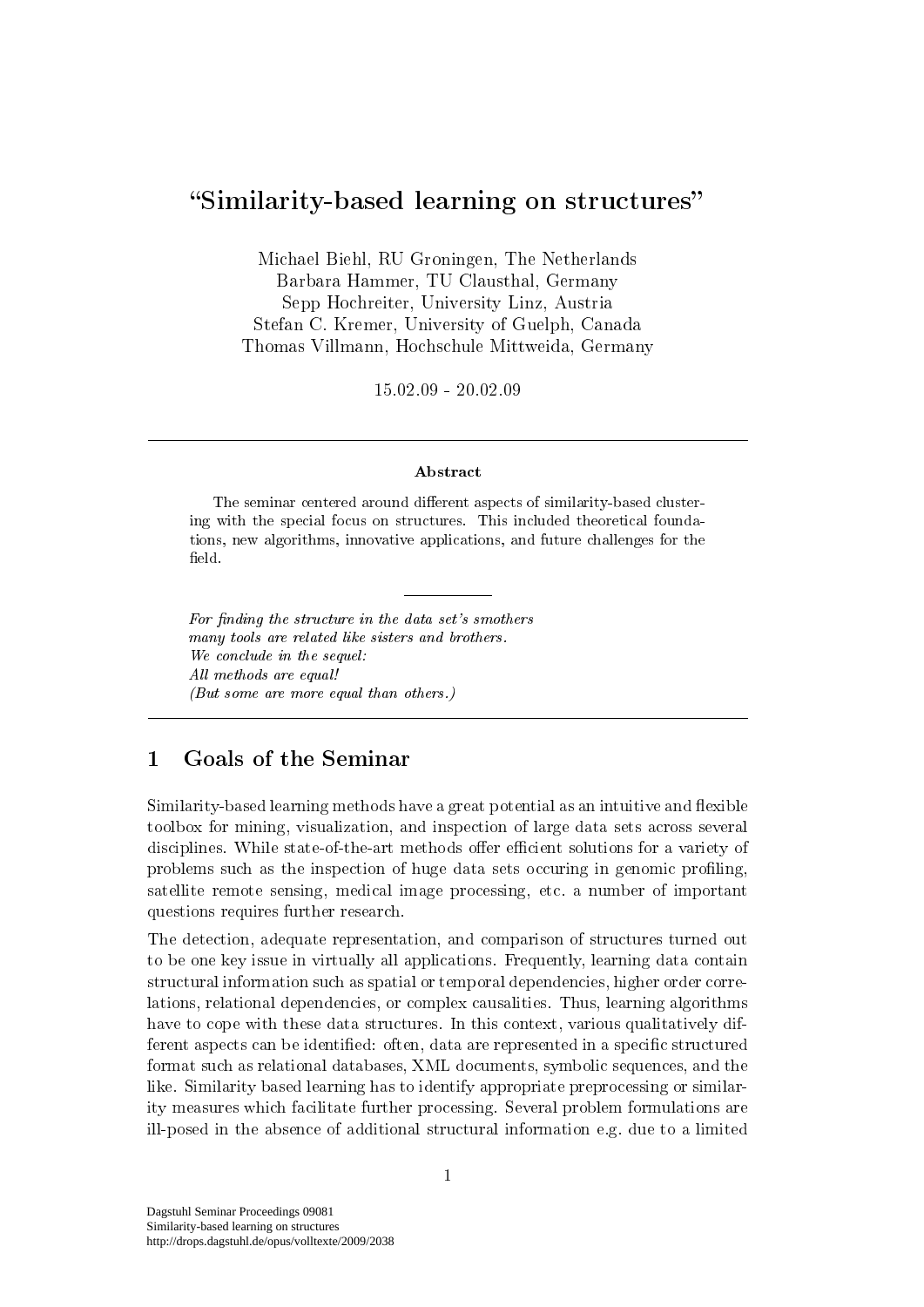availability of labeled examples for high dimensional data. The dimensionality of microarray data, mass spectra, or hyperspectral images, for example, usually exceeds the number of labelled examples by magnitudes. Structural information can offer effective means for regularization and complexity reduction. More and more learning tasks require additional structural information instead of simple vectorial outputs such as multiple output values, hierarchies, dependencies, or relational information, as required for the inference of biological networks or the analysis of social graphs, for example.

The aim of the seminar was to bring together researchers who develop, investigate, or apply machine learning methods for structure processing to further advance this important field. The focus has been on advanced methods which have a solid theoretical background and display robust and efficient performance in large-scale interdisciplinary applications.

### 2 Structure

32 experts from 12 countries joined the seminar representing a good mixture of established scientists and young researchers. According to the interdisciplinary topic researches from computer science, mathematics, physics, and related subjects as well as people working in industry came together to discuss and develop new paradigms in the area of structural data processing and learning on structures. During the week 29 talks and short presentations were given which adress different aspects of similarity based learning on structures which could be grouped into clusters on the following topics:

- Structural data processing for biology and medicine
- theoretical aspects of learning for high-dimensional and structered data
- discrete methods for structured data
- stability and quality assessment of data processing in the context of structures
- mathematical aspects of uncertain decisions
- structure-adapted non-standard metrics
- prototype based classification and learning algorithms for stuctures and structured data

The talks were supplemented by vivid discussions based on the presented topics and beyond. Additionally, the talks were complemented by expert software demonstrations which immediately gave a impressive view onto the ability of the presented methodologies. The evening wine and cheese sessions as well as the Wednesday excursion to a local brewery and the manufactory Villeroy & Boch gave ample opportunity to deepen scientific discussions in a relaxed and stimulating atmosphere.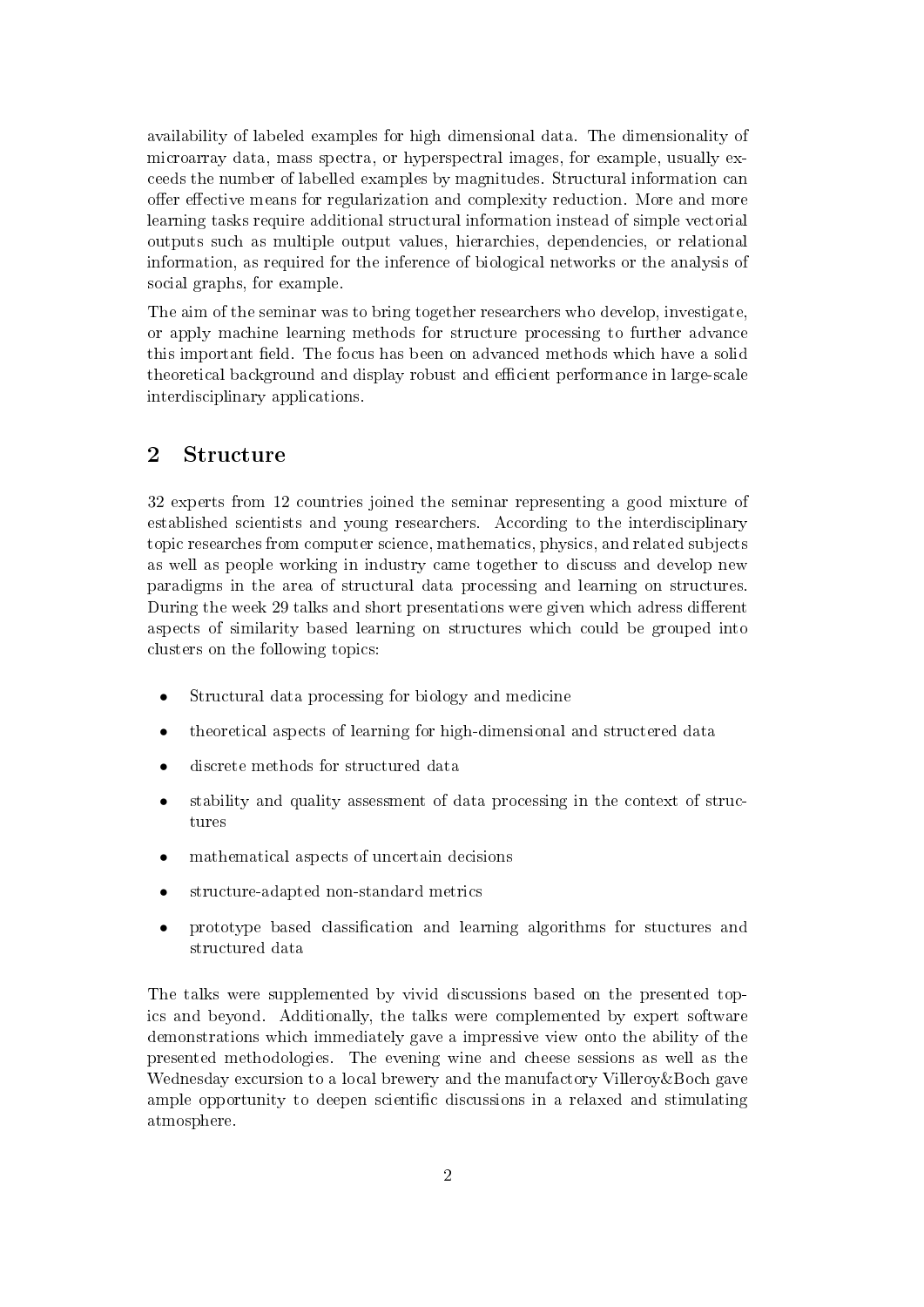### 3 Results

A variety of open problems and challenges came up during the workshop week. In particular, the following topics and their interplay were in the focus of several discussions:

- feature extraction: Feature selection is one of the main recent topics in classification. Thereby, the task dependent adaptation of predefined data structure models was in the foci of several talks. The methods range from metric adaptation to information theory based selection schemes. The latter follow the naturally inspired paradigm of sparseness while information flow is maximized. The former metric adaptation based approaches optimize the feature set by minimization of classification accuracy. Thereby, classification accuracy has to be defined carefully to cope with the discontinuity of the usual classification error.
- cluster generation/evaluation: Cluster generation and evaluation strongly depend on the underlying predetermined similarity/dissimilarity measure applied to the data. The data may be similar according to one measure but may differ heavily with respect to another one. Hence, the choice is crucial for adequate detection of relevant structures and has to be in agreement with the task at hand. The contributions during the seminar presented various approaches taylored according to the needs of different application related problems. Examples are the metric adaptation in quadratic forms for discriminative low-dimensional class representation, development of adaptive kernels or metric adapted multi-dimensional scaling under the specific aspect of high throughput.
- graph methods for discrete data: Clustering and classification on graph structures typically require a huge amount of computational costs. Therefore, adaptive methods for approximative solutions are highly desirable. Here the contributions in the seminare were mainly dedicated to the problem of clustering of graphs under the specific restrictions of optimized granularity (in terms of modularity) and the additional requirement of minimization of crossing edges after projection into the plane. The application areas of such problems range from visualization of social networks to dynamics of epidemies.
- complexity reduction by utilization of structure: The complexity of data processing of structured data frequently could be reduced if the specific structural information is taken into account. For example, vectorial representation of functions differs from usual data vectors by the spatial dependencies within the vectors. Yet, the utilization of the Euclidean metric disregards this information. During the workshop several approaches for functional metrics were discussed and how they can incorporated into adaptive methods for data processing.

All in all, the presentations and discussion (often until late at night) revealed that similarity based learning on structures constitutes a highly evolving field.